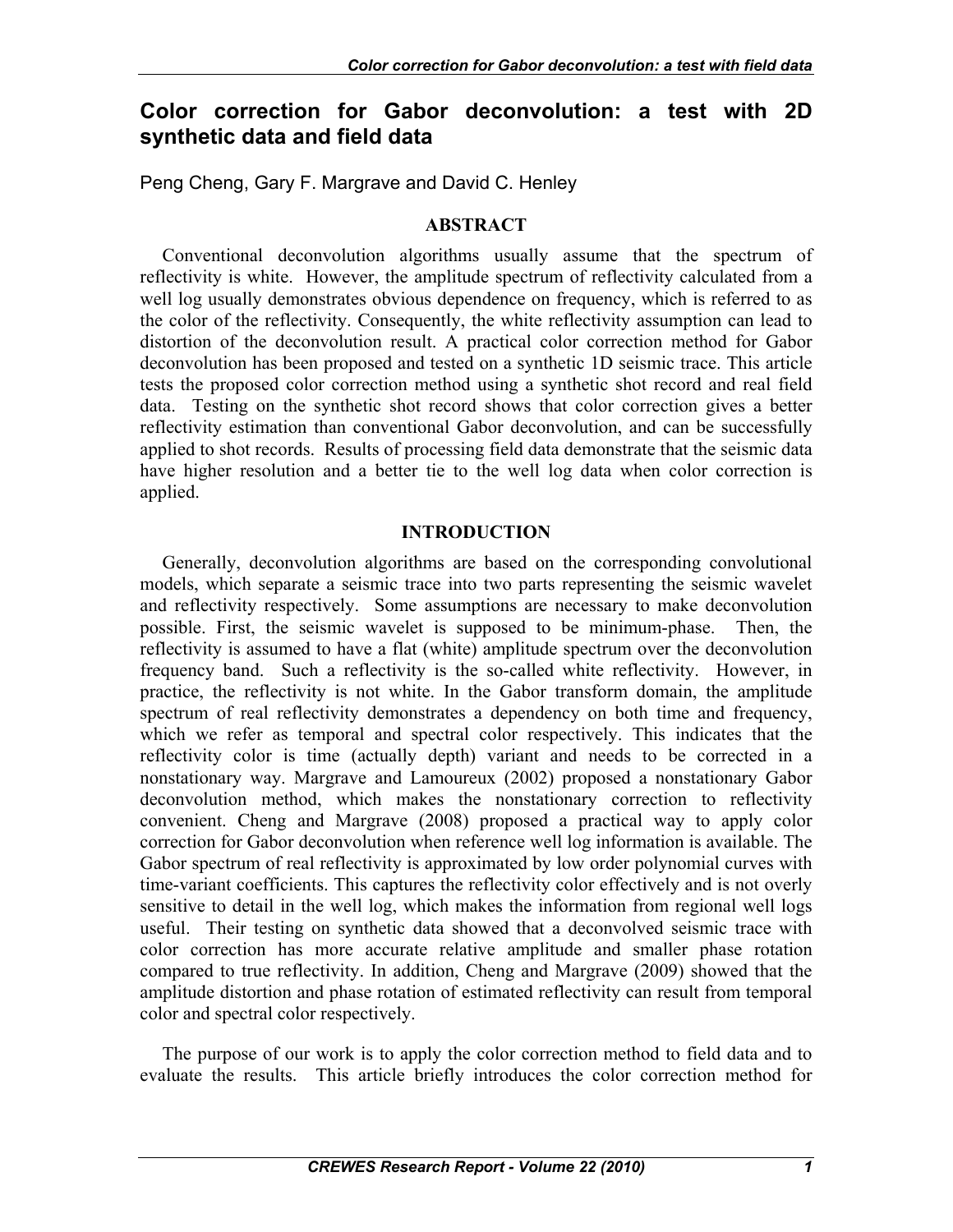processing real data first. Then, the color correction method is evaluated using a synthetic shot record and field data. Finally, some conclusions are drawn from the examples.

#### **COLOR CORRECTION FOR GABOR DECONVOLUTION**

Cheng and Margrave (2008) proposed a color correction for Gabor deconvolution given by

$$
R_G(\tau, f)_{est} = \frac{S_G(\tau, f) \overline{\left|R_G(\tau, f)\right|}}{\overline{\left|S_G(\tau, f)\right|} + \mu A_{max}} e^{i \varphi_c(\tau, f)}, \tag{1}
$$

where  $S_G(\tau, f)$  is the Gabor spectrum of seismic trace,  $R_G(\tau, f)$  is the Gabor spectrum of the reflectivity calculated from the reference well log,  $\mu$  is the stability factor (a small positive number roughly 10<sup>-4</sup>,  $A_{max}$  is the maximum value of  $\overline{S_G(\tau,f)}$ , and  $\varphi_c(\tau,f)$  is given by the Hilbert transform (over frequency)

$$
\varphi_c(\tau, f) = H(\ln|\frac{\overline{|R_G(\tau, f)|}}{|S_G(\tau, f)| + \mu A_{max}}|). \tag{2}
$$

Equation 2 is the usual Hilbert transform relation between amplitude and phase for a minimum phase filter but applied at each time of the Gabor spectrum. To apply the color correction to Gabor deconvolution, a smoothed Gabor amplitude spectrum of the reference reflectivity should be available. So, a non-detailed estimation of the time variant color feature of true reflectivity may be sufficient, which means the information of a regional well log can be applicable as well. Cheng and Margrave (2008) developed an effective way to approximate the Gabor amplitude spectral by using low order polynomial curves with time variant coefficients.

When applying the above color correction to field data, some practical issues should be considered. Usually, the available well log is incomplete (spans a smaller time range than the data), and needs to be aligned roughly with the field data. In addition, the amplitude of reflectivity may change significantly with depth/time. So, the color correction should address the alignment error properly. Cheng and Margrave (2009) separated the reflectivity color into temporal color and spectral color, which captures the time variant features and frequency variant features of the Gabor spectrum of reference reflectivity respectively, and showed that neglecting to correct for them can lead to relative amplitude distortion and phase rotation respectively. The spectral color correction, which can be regarded as normalized color correction, is probably more of interest from the point view of deconvolution.. Since the spectral color is not sensitive to the alignment error of well log to field data, spectral color correction may be preferable for prestack decovolution. The spectral and temporal color correction can then be chosen for poststack deconvolution. The details about the implementation of color correction to field data using Promax is described by Henley et al (2010) in this volume.

## **EXAMPLES**

The field example used to test our color correction method is a 2D seismic line with 159 shots and 151 receiver stations, which was acquired over Blackfoot field near Strathmore, Alberta in 1995. The reference well log is well 14-09 with a recorded depth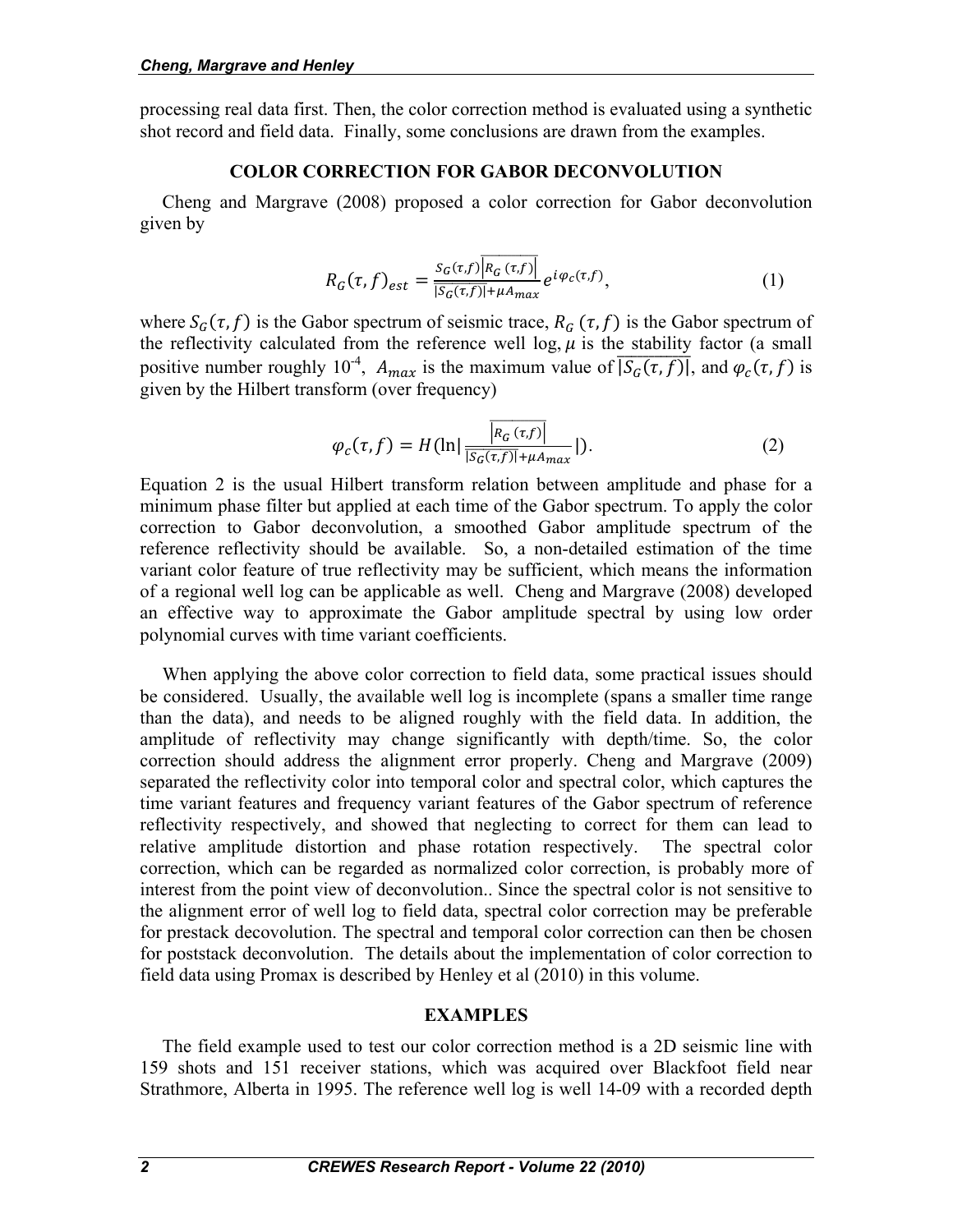range from 218m to about 1700m, and which is about 600 meters away from the seismic line and can be projected to the seismic line using the X-Y coordinates.

The density log, P wave velocity log, computed reflectivity and synthetic seismic trace of well 14-09 are shown in Figure 1. The amplitude spectrum of the calculated reflectivity is shown as figure 2. There is an obvious roll-off in the amplitude spectrum from 100 Hz to 0Hz, which indicates that the reflectivity is nonwhite. The high-frequency roll-off from 125 Hz to 250 Hz is due to an anti-alias filter used in the reflectivity calculation and is not an earth property. Figure 3 shows the Gabor spectrum of the nonwhite reflectivity, whose amplitude depends on both time and frequency. Here an initial time of 210 was employed to align well log data to the field data. This was estimated based on the depth data, velocity data and correlation between synthetic seismic trace and the field data. In general, the true reflectivity calculated from well 14- 09 has obvious spectral and temporal color. As shown in Figure 4, the spectral color can be normalized with respect to time. The temporal color roughly tells how the magnitude of localized reflectivity changes with time, as illustrated by Figure 5.



FIG. 1. well log 1409. From left to right: synthetic seismic trace, Ricker wavelet with a dominant frequency of 40Hz, computed reflectivity, P wave velocity and density.



FIG. 2. The Fourier amplitude spectrum of the reflectivity shown in Figure 1.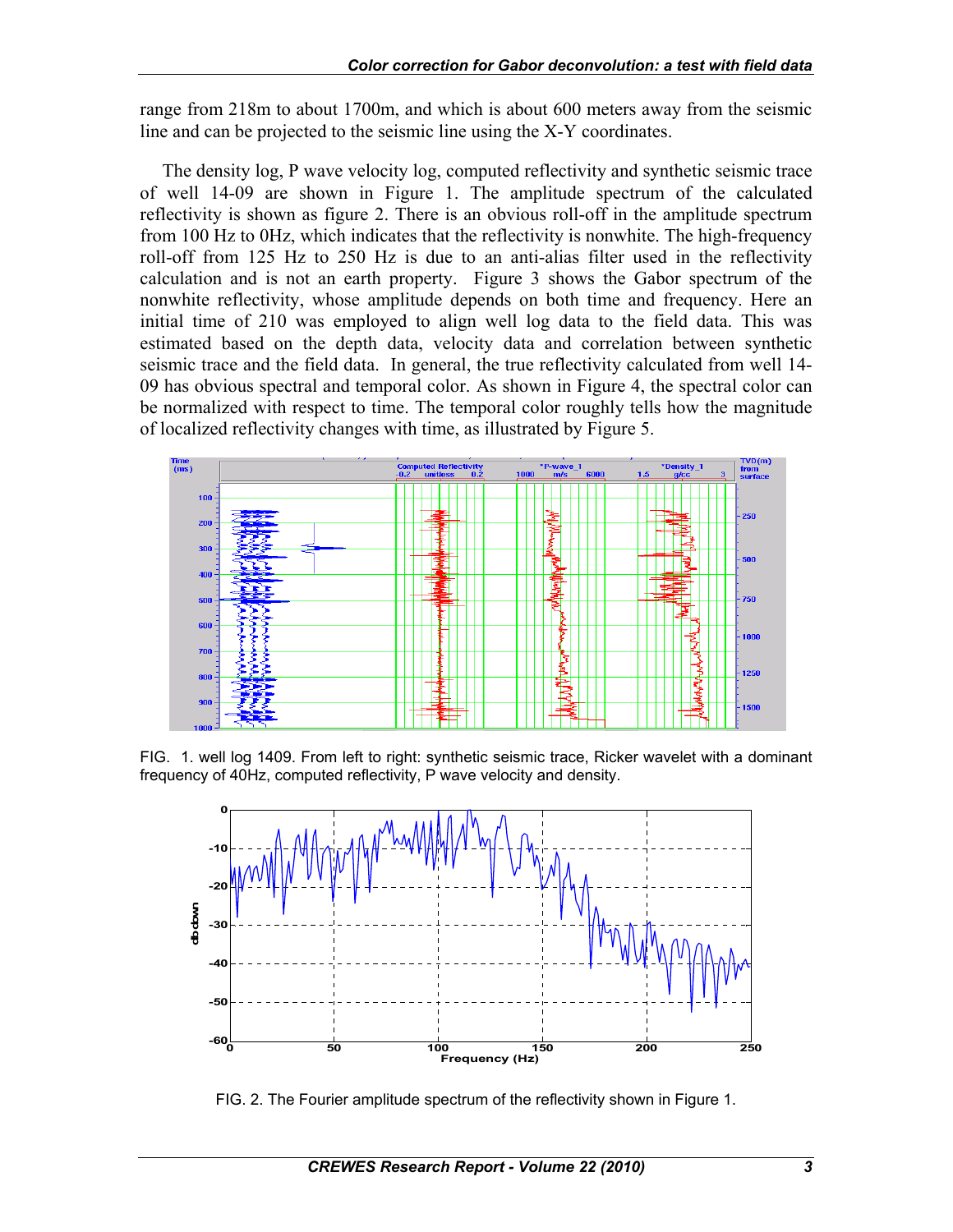

FIG. 3. Gabor amplitude spectrum of the nonwhite reflectivity shown in Figure 1.



FIG. 4. Similar to Figure 3 except that each constant-time row of the Gabor amplitude spectrum has been independently normalized to remove the temporal variation. This emphasizes the spectral color of the nonwhite reflectivity shown in Figure 1.



FIG. 5. The temporal variation of the Gabor spectrum shown in Figure 3. This emphasizes the temporal color of the nonwhite reflectivity shown in Figure 1.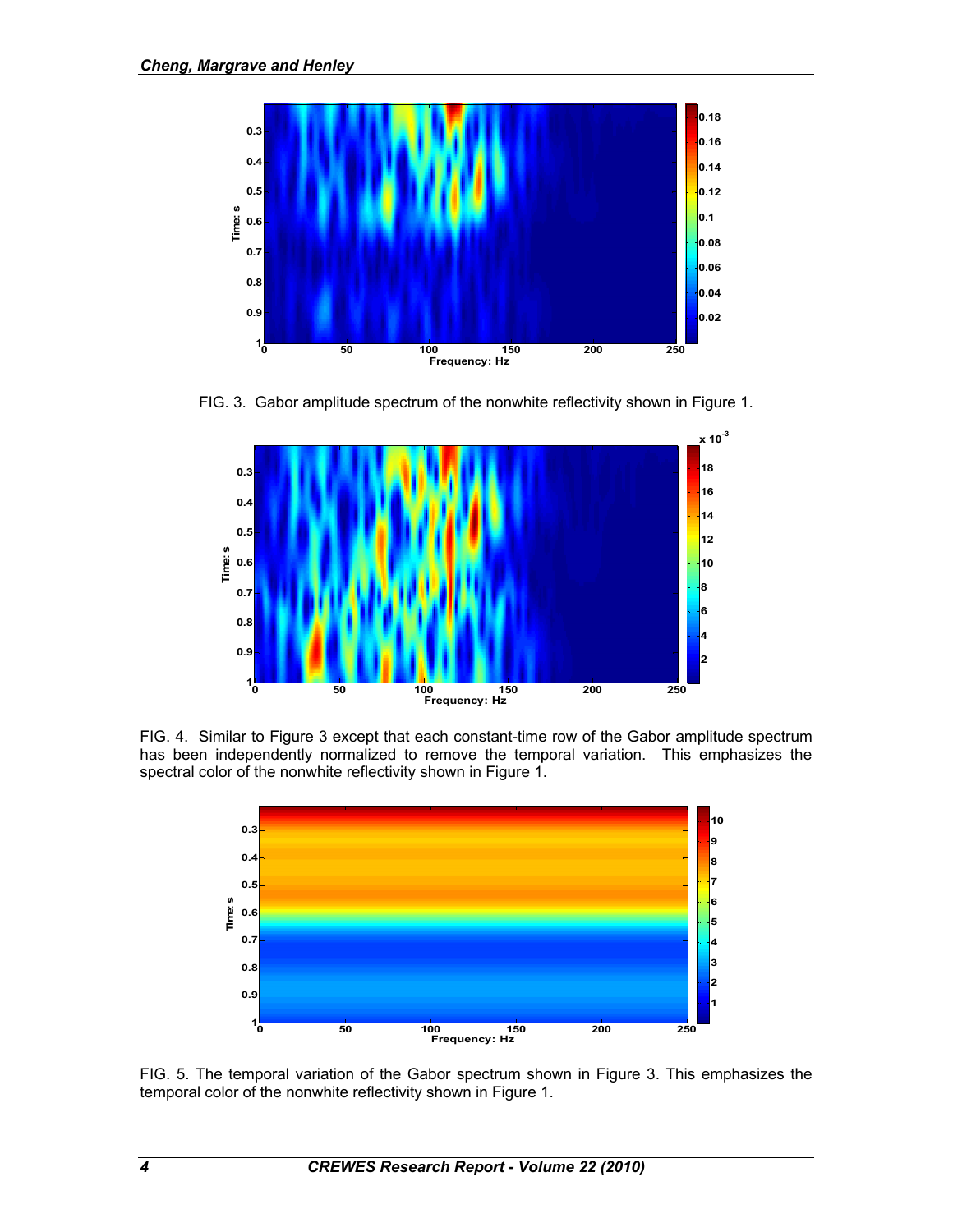

FIG. 6. Synthetic shot record created by Tiger software (AGC applied for display).



FIG. 7. Comparison of synthetic seismic traces. The blue curve is the synthetic 1D seismic trace; The red curve is the zero offset trace of Tiger modeling with first break removed and geometric spreading corrected.



FIG. 8 Color correction. (a) Plain Gabor decon of the seismic trace with offset of 500m shown in Figure 6. (b) Plain Gabor decon of zero offset seismic trace shown in Figure 6. (c) Spectral color correction of the seismic trace with offset of 500m shown in Figure 6. (d) Spectral color correction of zero offset seismic trace shown in Figure 6. (e) True reflectivity.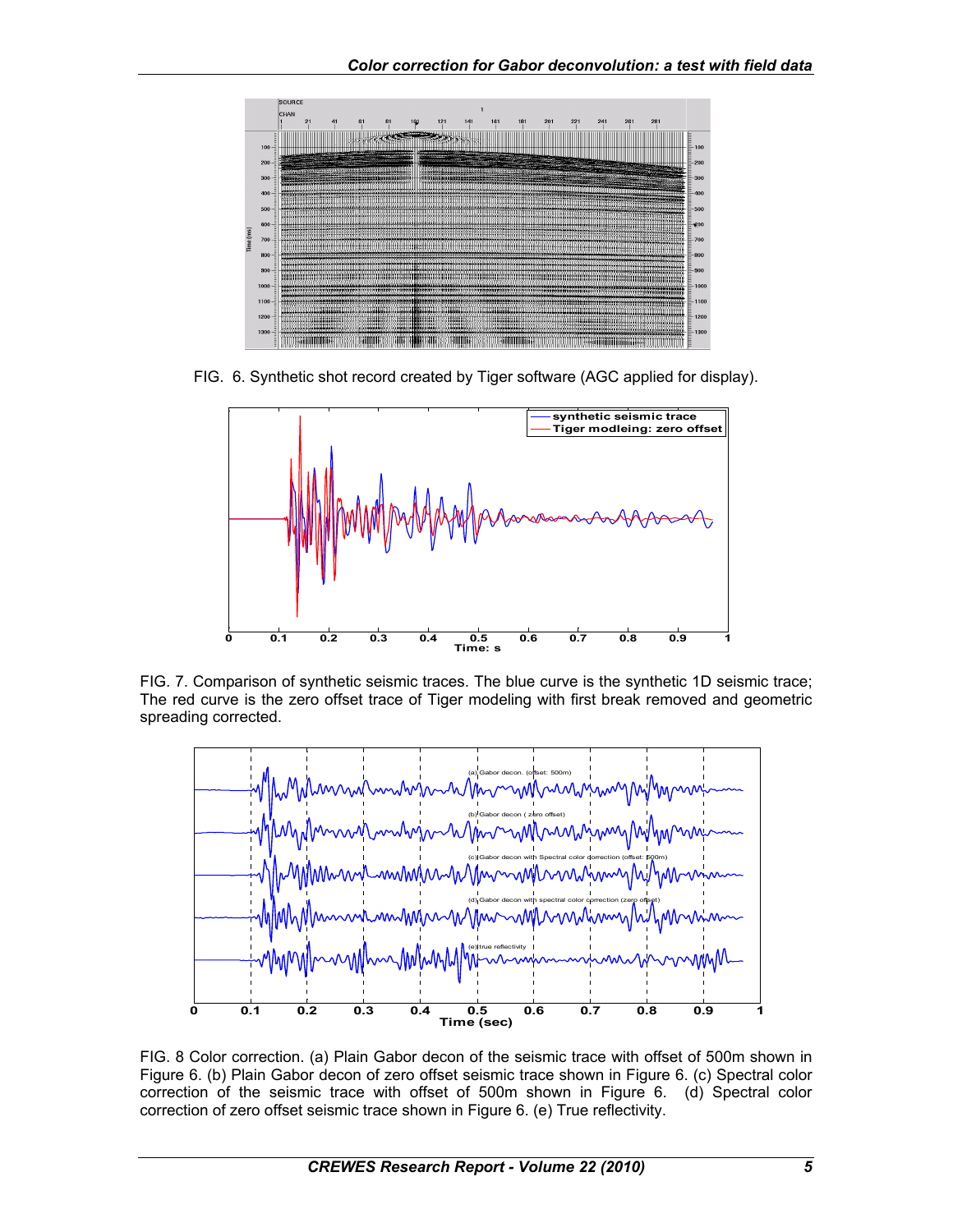Theoretically, color correction requires that the well log data and seismic trace should be aligned temporally. However, NMO stretch can be severe at far offsets and early times, which distorts the seismic wavelet and makes it not minimum phase. To address this problem, the Gabor deconvolution before NMO is applied with spectral color correction only. We use a synthetic shot record to test that spectral color correction is compatible with the alignment error of well log to seismic trace. A constant velocity of 5000m/s, constant Q of 50 and grid size of 5m x 5m were employed. The density model can be inverted from the well log reflectivity to make the earth model for seismic modeling consistent with our well log. Figure 6 show the synthetic shot record created by the Tiger finite-difference modeling software of SINTEF. For comparison a 1-D synthetic seismic trace was created in MATLAB using the well-log reflectivity, no multiples, and constant Q of 50 as well. A comparison of the 1D synthetic seismic trace and the zero offset seismic trace of Tiger modeling is shown as Figure 7. The reflection events match well from 0.1s to 0.4s, and there are obvious misfits from 0.42s to 0.55s. Gabor deconvolution with spectral color correction was applied to the zero offset trace and the trace with offsets of 500m respectively. Then, NMO is applied to the deconvolved trace with offset of 500m, and the final results and corresponding phase rotation are shown in Figure 8 and Figure 9 respectively. We can see that the deconvolution of zero offset and non-zero offset trace show similar results, except at early times, and the color correction gives better estimation with smaller phase rotation from 0.1s to 0.4s. Figure 7 and Figure 8 share similar misfit sections from 0.42s to 0.55s, which also manifest significant phase rotation. The reason for the misfit sections on deconvolved results and synthetic traces is not very clear, ànd may result from multiples included in Tiger modeling. Generally, Gabor deconvolution with color correction improves reflectivity estimation, and spectral color correction can accommodate the moveout of seismic traces adequately.

The Blackfoot seismic data were processed using ProMAX with a processing flow consisting of static correction, geometric spreading correction, prestack Gabor decon (with or without color correction), NMO, stacking, poststack Gabor decon (with or without color correction), and Kirchhoff time migration. To align the well log roughly with the field data, an initial time shift of 210ms, as mentioned previously, was applied to the well log data. For the plain Gabor deconvolution case, both prestack and poststack deconvolution were applied using conventional Gabor deconvolution. For the spectral color correction case, both prestack and poststack deconvolution were conducted using Gabor deconvolution with spectral color correction. For the full color correction case, Gabor deconvolution with spectral color correction and Gabor deconvolution with full color correction were used for prestack deconvolution and poststack deconvolution respectively. The migrated seismic data for these three cases are shown as Figure 10, Figure 11 and Figure 12. To compare the above results, some zoomed parts are shown from Figure 13 to Figure 15. From Figure 14, we can observe the separated events at 820 ms and 960ms, which are not clear in Figure 13. Compared with Figure 14, there is a lower amplitude zone around 700ms in Figure 15, which corresponds to the low amplitude zone around 0.7s in Figure 5.

To better understand color corrections in the frequency domain, a spectral analysis was conducted using the seismic data shown in Figure 10, Figure 11 and Figure 12. The average amplitude spectrum of the traces with CDP number from 50 to 250 and time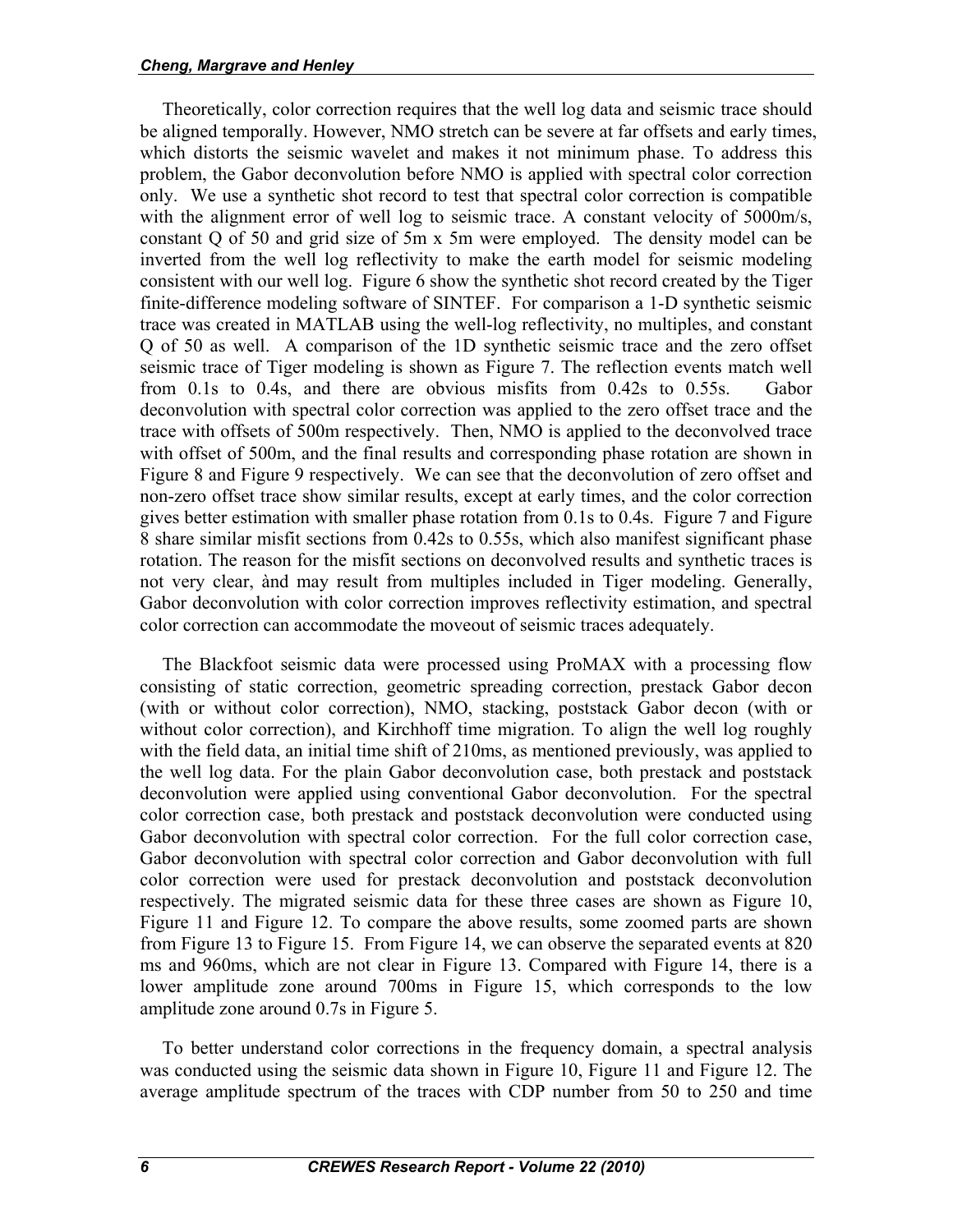range from 500ms to 1500ms was calculated and compared with a synthetic trace computed from the well 14-09, as shown in Figure 16. The seismic data with color correction applied have higher amplitude for those frequency components over 30Hz. From the above comparison in time domain and frequency domain, we can see that spectral color correction strengthens the high frequency components of seismic data. Compared to spectral color correction, full color correction modifies the temporal amplitudes of the seismic trace according to well log information as well.

To track the variation of frequency band of seismic data during the data processing, using the spectral color correction case as an example, average amplitude spectra were calculated from seismic data after the application of prestack deconvolution, stacking, poststack deconvolution and migration. As shown in Figure 17, deconvolution whitens the seismic data to recover high frequency components, while stacking significantly dewhiten the spectrum of seismic data when it attenuates the noise. This is because deconvolution does not distinguish signal from noise and whitens the spectrum of signal plus noise. Since signal-to-noise ratios generally decrease with increasing frequency, stacking, which selectively attenuates noise, reduces the strength of high frequencies relative to low frequencies, thus de-whitening the spectrum. Kirchhoff Migration, which can be regarded as stacking along the diffraction curves, also de-whitens the seismic data; but the effect is less than stacking because noise is already reduced.

Color correction enriches the high frequency components of seismic data. To verify whether such an effect enhances the data or boosts the noise, it necessary to tie the migrated data to well log data. The target zone for the Blackfoot seismic data is around 1050ms, which corresponds to the end the well log. Considering the near surface part the seismic data is highly contaminated by noise, we use the lower part of the well log to tie the seismic data. The lower part of the well log is shown as figure 18. The synthetic seismic trace was created using a Ricker wavelet with a dominant frequency of 40Hz. In Figure 18, the last event of the synthetic seismic trace is generated by the single spike of the P wave velocity at the very end of well log, which is unrealistic because there are no later events. So, we use the events from 750ms to 950ms to correlate with the migrated data. According the X-Y coordinates of the well log location, the well log is mapped to the seismic trace of CDP 37 that has nearly the same X coordinate. The correlation of the synthetic trace to the migrated seismic data is shown as Figures 19, 20 and 21. We can see that the spectral color correction and full color correction have similar results. With color correction applied, the seismic data have higher frequency components for the events around 920ms and 950ms, all of which roughly match the synthetic seismic trace. For the correlation time range from 800ms to 1000ms, the phase rotation between the migrated seismic traces and synthetic seismic trace was measured and shown in Figure 22. The phase rotation for the spectral color correction case and full color correction case is similar and comparable to the conventional Gabor deconvolution case. So, with color correction applied, seismic data have more high frequency component and roughly tie better to the well log data. In other words, color correction can improve the resolution of our seismic data.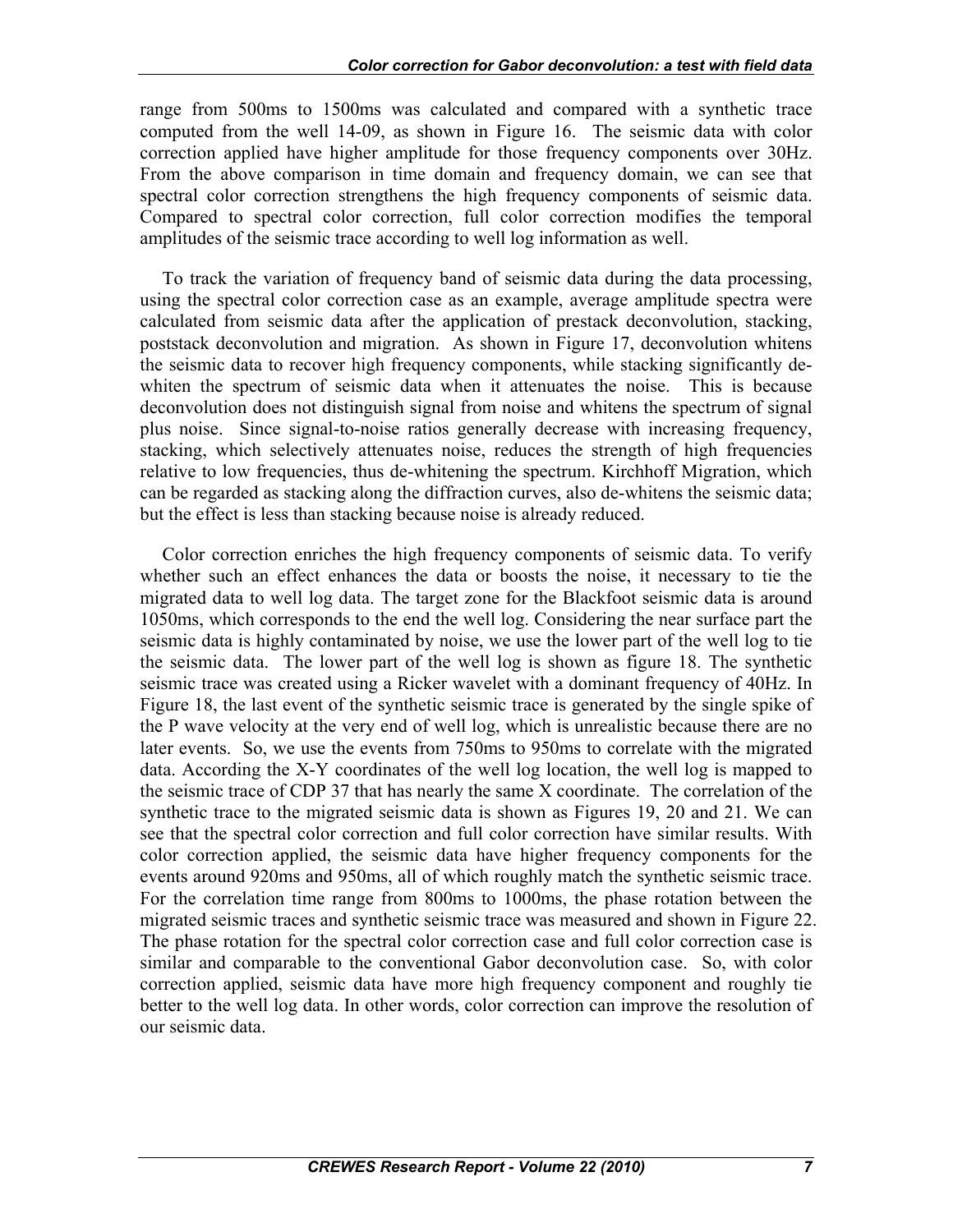

FIG. 9. Phase rotation measurement for the two reflectivity series shown in Figure 8.



FIG. 10. Migrated seismic data with plain Gabor decon



FIG. 11. Migrated seismic data with spectral color correction.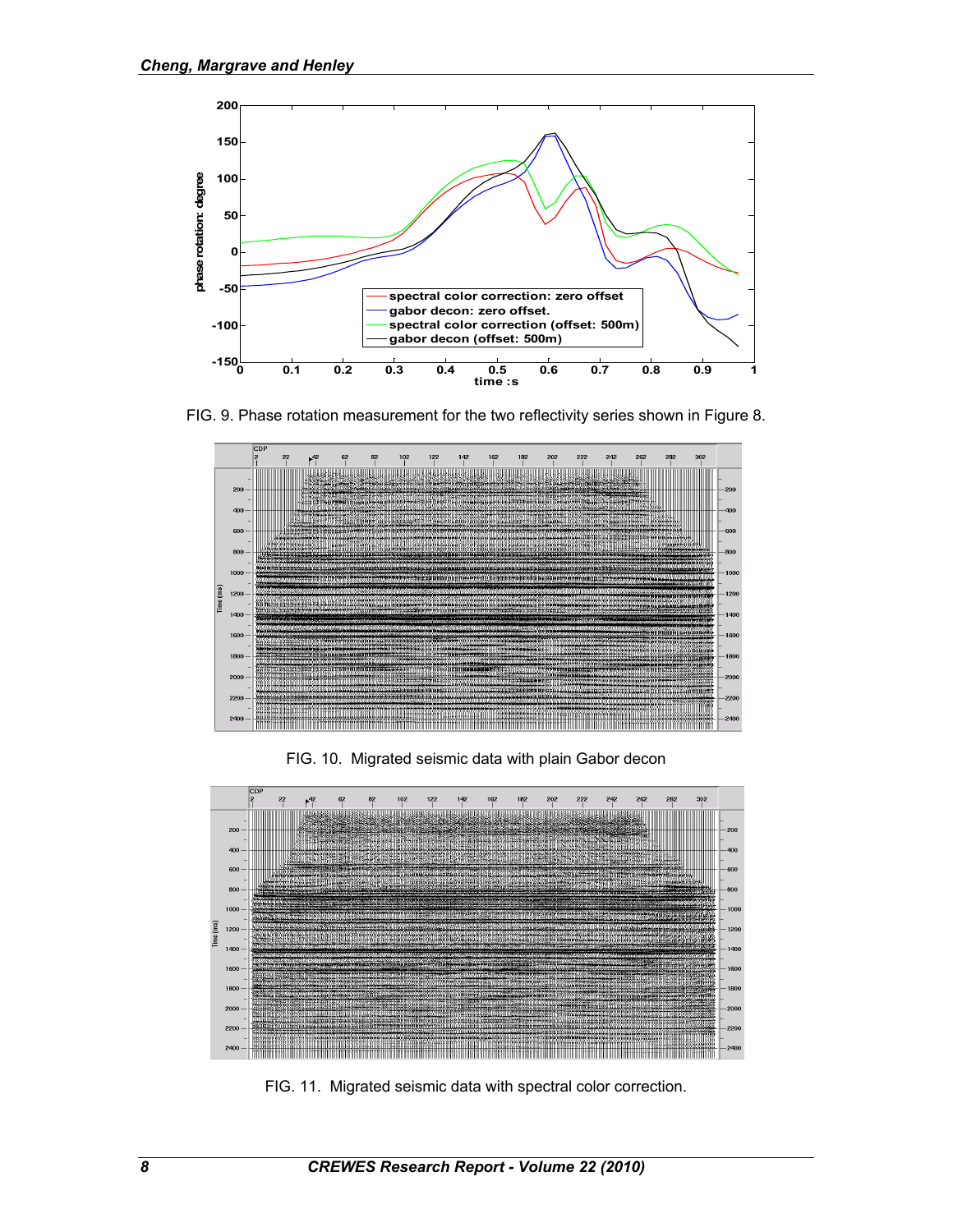





FIG. 13 A zoomed part of the seismic data shown in Figure 10.



FIG. 14. A zoomed part of the seismic data shown in Figure 11.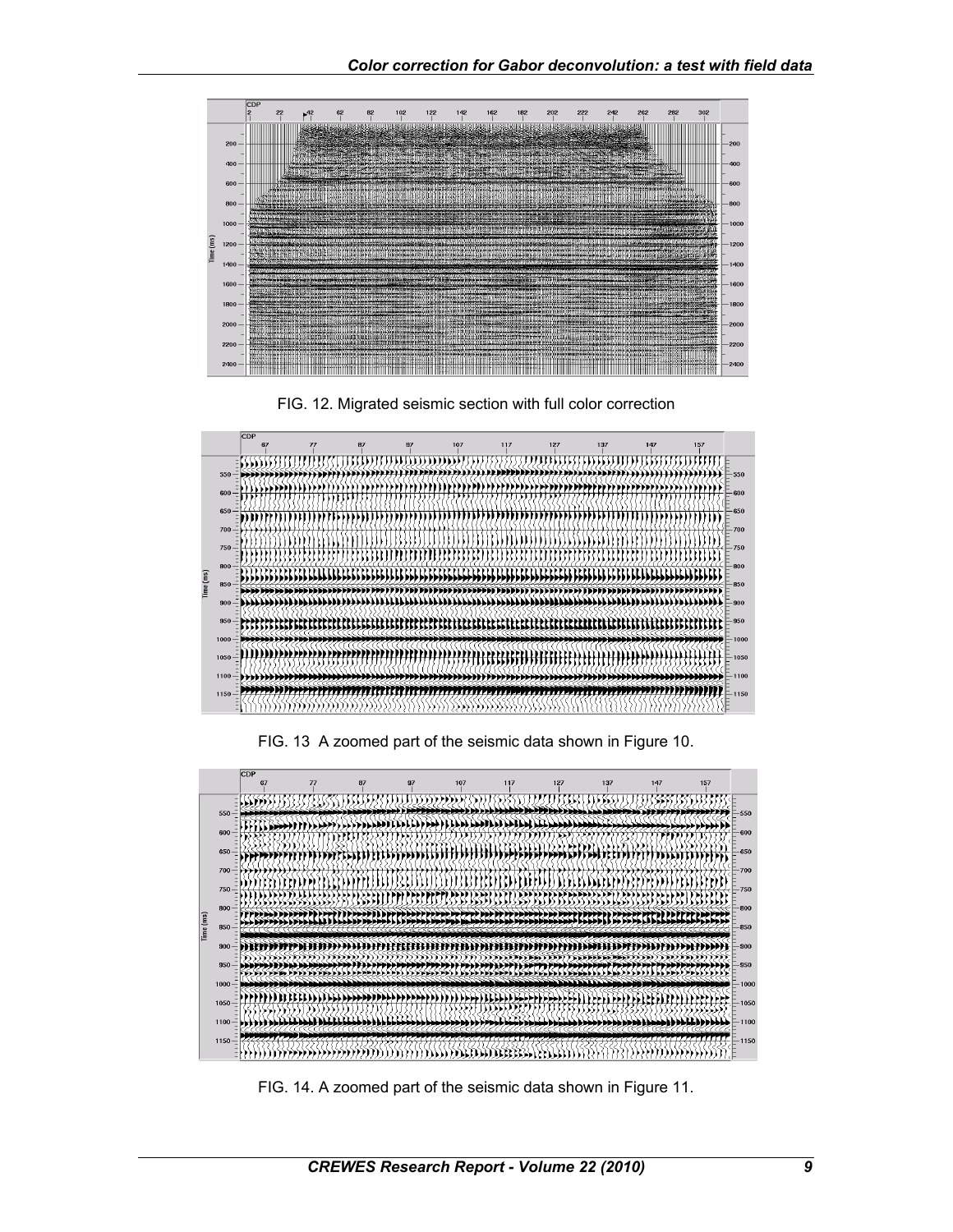

FIG. 15. A zoomed part of the seismic data shown in Figure 12.



FIG. 16 The average amplitude spectra of the seismic data (CDP 50-250, time: 500ms-1500ms) shown in Figure 10 Figure 11 and Figure 12 and the amplitude spectrum of the synthetic seismic trace shown in Figure 1.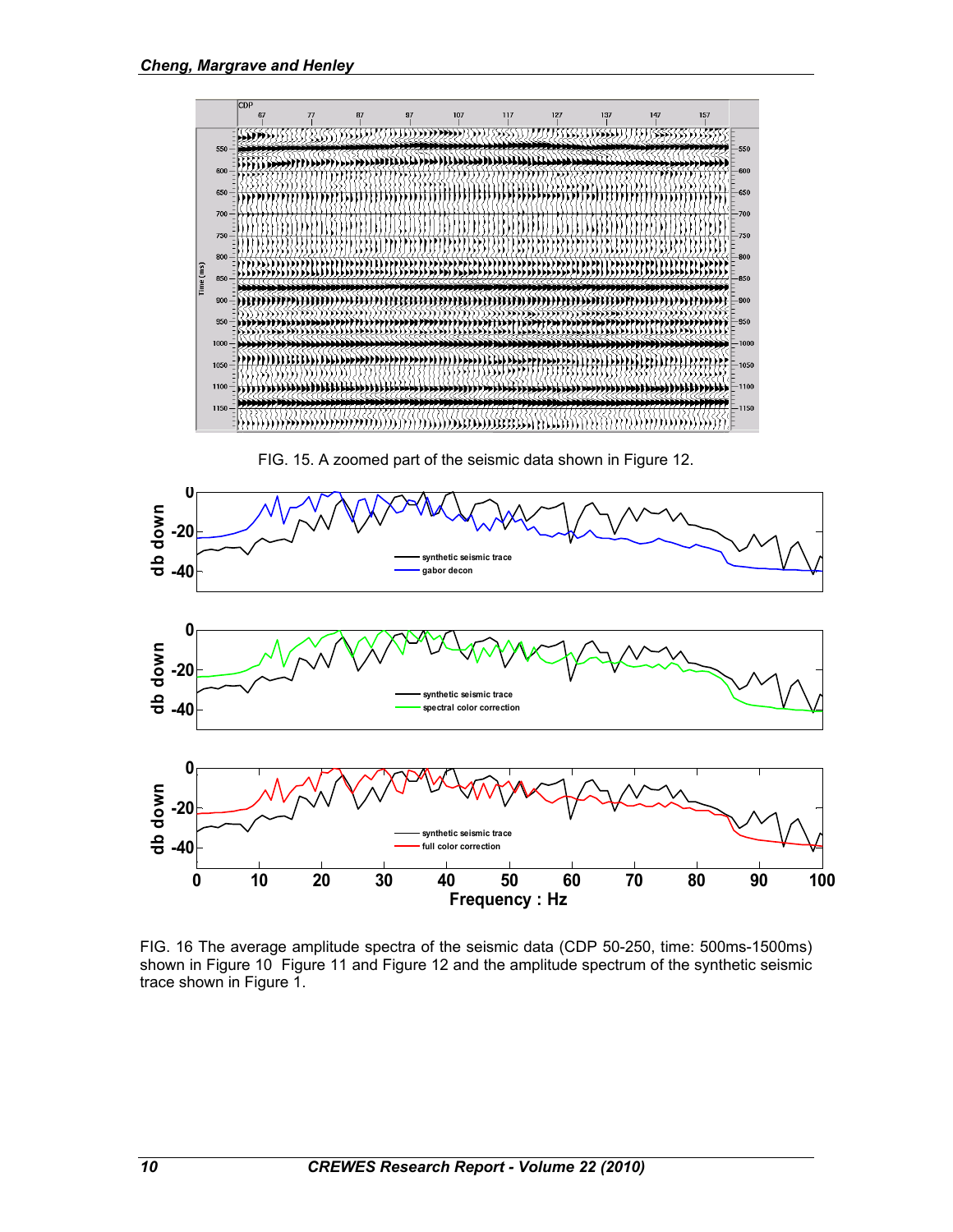

FIG. 17. The average amplitude spectra of seismic data at different stages of the data processing flow for the spectral color correction case. Blue: after prestack decon. (FFID: 7, CHAN 21-71, time: 800-1800ms); Green: after stacking (CDP 150-200, time: 500-1500ms); Red: after poststack decon. (CDP 150-200, time: 500-1500ms); Black: after Kirchhoff time migration (CDP 150-200, time: 500-1500ms).



FIG. 18.Lower part the well 14-09. From left to right: synthetic seismic trace, computed reflectivity, P wave velocity and density.



FIG. 19. Correlation of synthetic seismic trace and migrated seismic data with plain Gabor decon. Blue: synthetic seismic trace; Red: migrated seismic trace with CDP 37; Black: migrated seismic traces around CDP 37.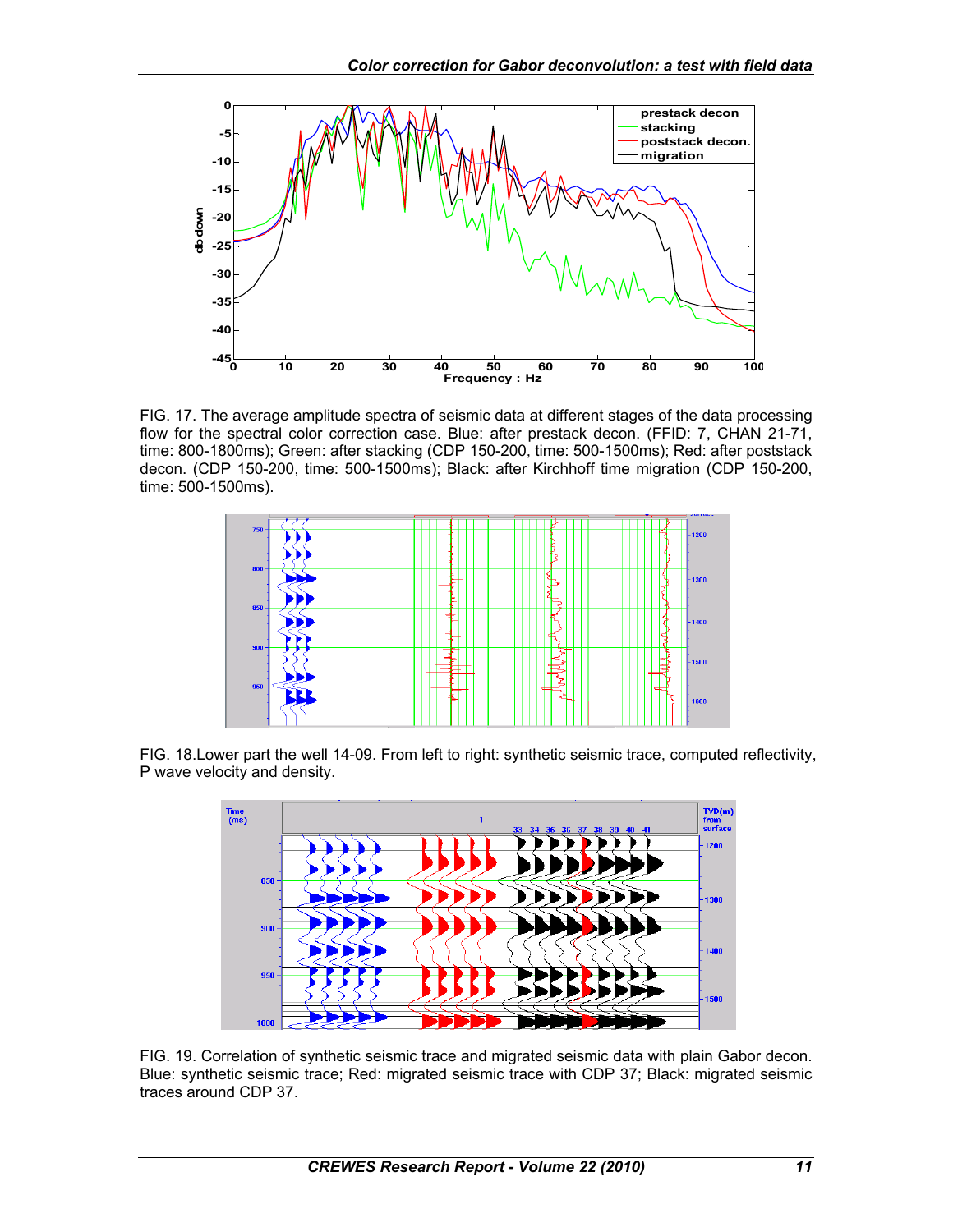

FIG. 20. Correlation of synthetic seismic trace and migrated seismic data with spectral color correction. Blue: synthetic seismic trace; Red: migrated seismic trace with CDP 37; Black: migrated seismic traces around CDP 37.



FIG. 21. Correlation of synthetic seismic trace and migrated seismic data with full color correction. Blue: synthetic seismic trace; Red: migrated seismic trace with CDP 37; Black: migrated seismic traces around CDP 37.



FIG. 22. Phase rotation between synthetic seismic trace and migrated seismic trace of CDP 37 from 0.8s to 1s.